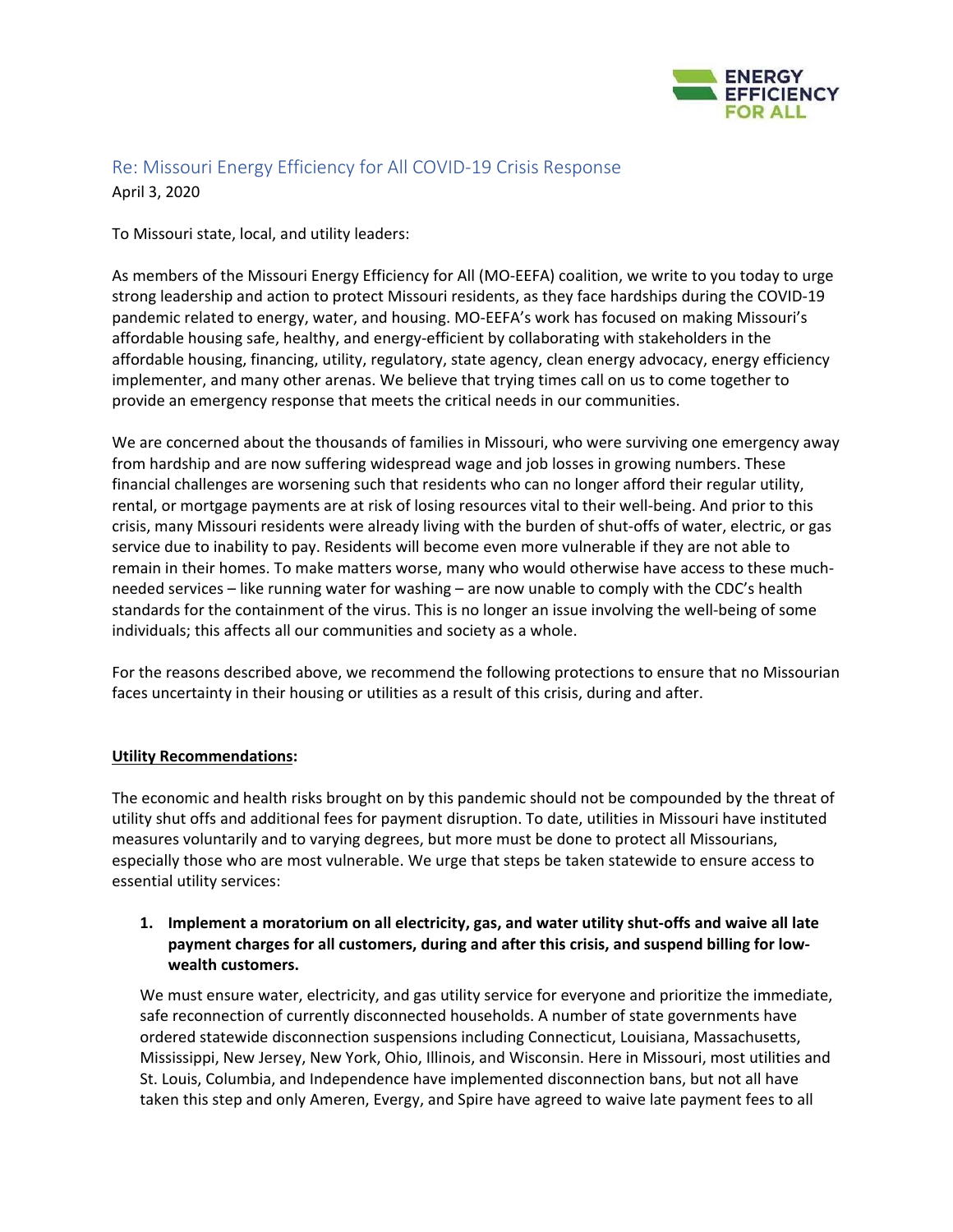

customers. A statewide response that applies to all utilities ‐ investor‐owned, municipal, and cooperative is needed to protect all Missouri residents. Additionally, many of the utility shut off bans only apply to customers who are income-qualified and seniors. However, many Missouri residents who are not yet income qualified are seeing an erosion of their ability to afford utility bills due to lost wages and lost employment. Therefore, these shut off moratoriums should be extended to cover all residential customers and small businesses during the emergency.

 We also urge you to set up arrearage forgiveness programs to reduce energy and water burdens for existing low-income and newly low-income households during the crisis and the recovery period. If neither are sufficient, offer long‐term payment plans to also help ease the burden when the moratoriums end. For examples of energy regulatory and utility policies see *Energy and Policy* Institute COVID‐19 disconnection tracker.

# **2. Restore connections and implement no‐cost reinstitution of water, electric, and gas services that have already been cut off due to nonpayment, especially a safe restoration of water services to all Missouri residents.**

The need for heat, power, and especially water access during a pandemic cannot be understated, and shut offs due to nonpayment have been banned by the following bodies and water utilities: The City and County of St. Louis, KC Water, Columbia, Springfield, Independence, Raytown, United Water MO, and Missouri American Water. However, only Missouri American Water has taken the necessary step of temporarily restoring water to all its previously disconnected customers. In the best interest of everyone's health and safety, all water connections should be restored for the purposes of washing and sanitizing and all energy services should be restored for sheltering-in-place while we endure this pandemic. Where necessary, also establish emergency water distribution stations for households waiting for their water to be turned back on.

An additional concern is that, currently, the onus is placed on shut‐off households to call and request reconnection. We therefore encourage that utilities review shut‐off records and make every effort to reach all those households that might still be occupied. Subsequently, the threat of lead and bacterial contamination of water increases when water has been shut off for lengthy periods of time, so in order to safeguard public health when water is restored, that outreach must also contain thorough information for residents to protect their health from lead and other waterborne contaminants when water is restored.

### **3. Increase energy assistance funding.**

Access to sufficient energy assistance funds are more important than ever. Increasing these resources and expanding access to utility and state energy assistance funds would protect Missouri residents during this emergency. This can be accomplished, in part, by modifying eligibility requirements to include all customers experiencing hardships (i.e. symptoms, out of work, reduced work, etc.) due to COVID-19, allowing for cross-eligibility (Medicare or SNAP eligibility also qualifies for energy assistance), enabling online enrollment, and any additional expansion opportunities. And because these bills will pile up during these times of hardship, we believe it is prudent to provide additional bill payment relief funds to help existing low‐wealth and newly‐low‐wealth families and individuals cover their bill costs during the crisis and immediate recovery period.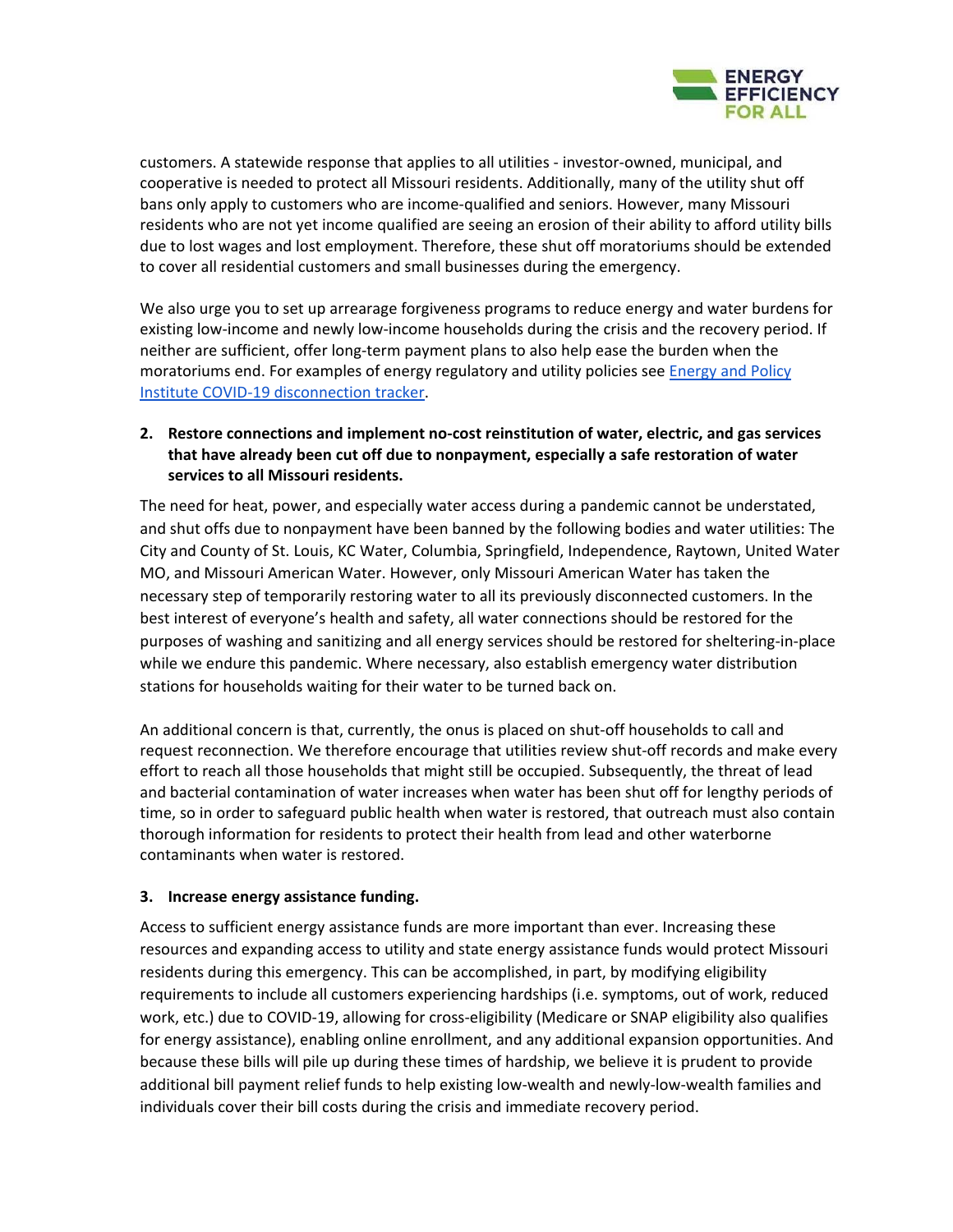

Expanded access to energy assistance can also be achieved by ensuring Missourians get a fair share of new federal assistance funds, such as new Low‐Income Energy Assistance Program (LIHEAP) funds. LIHEAP is an established bill‐assistance program funded by federal grants to state agencies. The recently passed Federal stimulus bill appropriates an additional \$900 million for the LIHEAP program, and allocations to specific states should soon follow. LIHEAP assistance can have profound impacts for Missourians who find themselves unemployed and without income during this crisis. Not only can LIHEAP help individuals pay their utility bills each month, but it can sure up revenues for utilities and prevent utility‐related debt from piling up across the state. We recommendation that the Governor work closely with the Missouri Department of Social Services (DSS), local leaders, and low‐income advocates and communities to ensure that LIHEAP funds are distributed fairly and rapidly. In addition, we recommend that all stakeholders (government, utilities, advocates) work to publicize and share information on how individuals can apply for LIHEAP assistance.

Creation of funding for energy bill payment assistance at the state and local level is also an option, as is utility action. In other states where this is being planned, considerations also include special rates for income‐qualified households to ease energy burden after any moratorium on disconnection and for small businesses which required closure during the declared emergency. One example at the utility level is Ameren Missouri, which is partnering with United Way of Greater St. Louis to provide \$500,000 in energy assistance funds for gas and electric customers who normally do not qualify for energy assistance. They are also increasing their commitment to supporting existing energy assistance programs for seniors, disabled, and financially challenged customers with an additional \$500,000. We commend Ameren Missouri for acknowledging this need and acting, and we recommend that all other utilities to build similar actions into their plans for recovery in the immediate future. The Public Service Commission could help by issuing guidance and recommendations for utilities to consider.

### **4. Direct the Missouri Public Service Commission to lead a stakeholder process to create continuity plans for energy efficiency programs and the energy workforce during the crisis.**

The energy efficiency sector, like all other sectors of the economy, has experienced severe disruption. However, as residents are being advised to stay home, it is increasingly important that the homes they are staying in are safe, comfortable, healthy, and efficient. The Missouri Public Service Commission should hold an energy efficiency stakeholder process to discuss creating continuity plans for energy assistance, energy efficiency programs (particularly those serving low‐ wealth residents), and the energy workforce during and following the crisis. Participation should be inclusive and open to all interested parties. Workers could also be supported through the establishment of an emergency fund for nonprofit weatherization providers and small contractors, especially those that are owned or managed by women, minorities, and veterans, to bridge this period of work stoppage so that they can continue to pay their employees and stabilize their businesses.

#### **Housing Policy Recommendations:**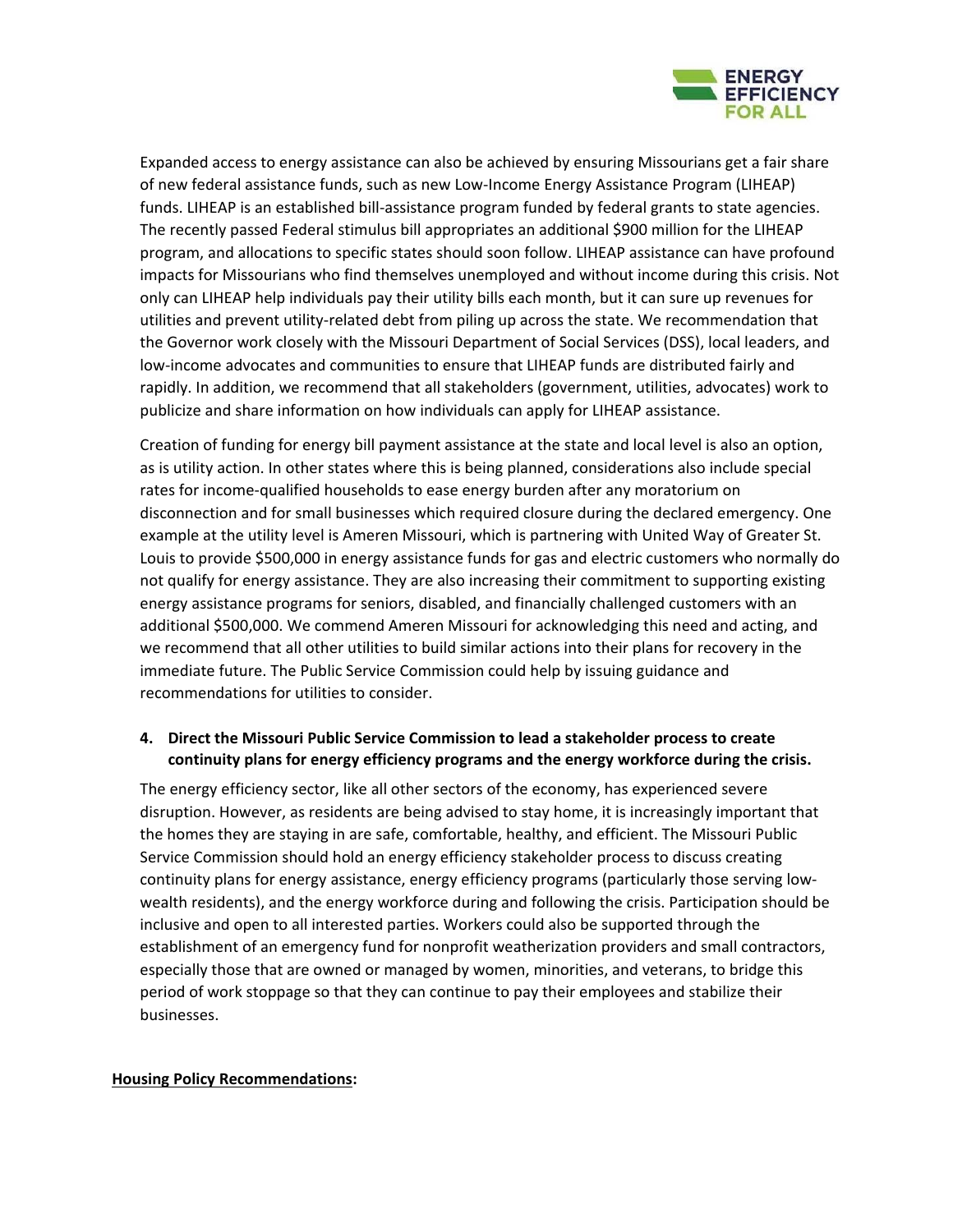

One of the most crucial steps toward "flattening the curve" of the coronavirus is for all Missouri citizens to stay home and refrain from going out in public for any non‐essential activities. Evictions, foreclosures, and increased homelessness during this crisis can frustrate this central goal, while placing our most vulnerable citizens at greater risk. Tens of thousands of Missourians sleep on the streets or in shelters every night and are among the most vulnerable to COVID‐19. Hundreds of thousands more are one missed paycheck away from missing crucial rent and mortgage payments. We urge state and local leaders to implement and follow the below recommendations in order to ensure that all Missourians can stay in their homes, or have access to safe, healthy temporary shelter during this crisis:

# **5. Provide rental and mortgage assistance.**

Provide enough rental payment assistance to ensure that all renters can afford their housing costs without taking on additional debt and that building owners have the resources necessary to continue to maintain their properties. Eviction moratoriums without rent relief or cash assistance put renters in a deeper crisis in the future while harming rental housing providers. A statewide emergency relief fund should also be launched, in order to provide immediate rental and mortgage assistance to people who risk losing their homes because of sickness, inability to work, or any other factors related to COVID‐19. This fund should launch immediately and should be accessible to all, without barriers to entry, like lengthy paperwork or application fees.

# **6. Enact rent and mortgage freezes.**

If insufficient housing payment assistance is available, institute a statewide freeze on rent and mortgage increases for the duration of the emergency. The freeze should include a ban on fees for missed or late rent/mortgage payments for the duration of the emergency. The state should create a fund to provide grants to housing providers so building owners can cover operating expenses, including mortgage payments, while the rent freeze is in effect to prevent losing rental buildings that are critical to providing housing to under‐resourced communities.

# **7. Enact a moratorium on evictions and foreclosures.**

No one should be displaced from their home during this crisis. We are calling for a statewide moratorium on all eviction proceedings, including filings, hearings, writs, and enforcement. Using the emergency powers of the Governor if necessary, this action should block law enforcement (sheriffs, municipal police departments, and all other relevant parties) from carrying out all evictions. Any foreclosure moratorium should apply to both single family and multifamily properties. Many other state and local governments have implemented eviction/foreclosure moratoriums, including Kansas which passed a statewide moratorium on March 17.

If neither rent and mortgage assistance nor freezes on increases can be established, residential tenants may be unable to pay rent during an eviction moratorium, which may in turn cause landlords to have difficulty paying mortgages, property taxes, and other operating expenses. The Missouri Housing Development Commission should offer forbearance for multifamily borrowers with state-financed mortgages who have experienced a decline in earnings due to COVID-19. The Michigan housing finance agency is offering payment relief to multifamily owners for their bond‐ financed loans. In the absence of State action, local governments should act to impose moratoriums on evictions and foreclosure proceedings and consider local loan payment relief options.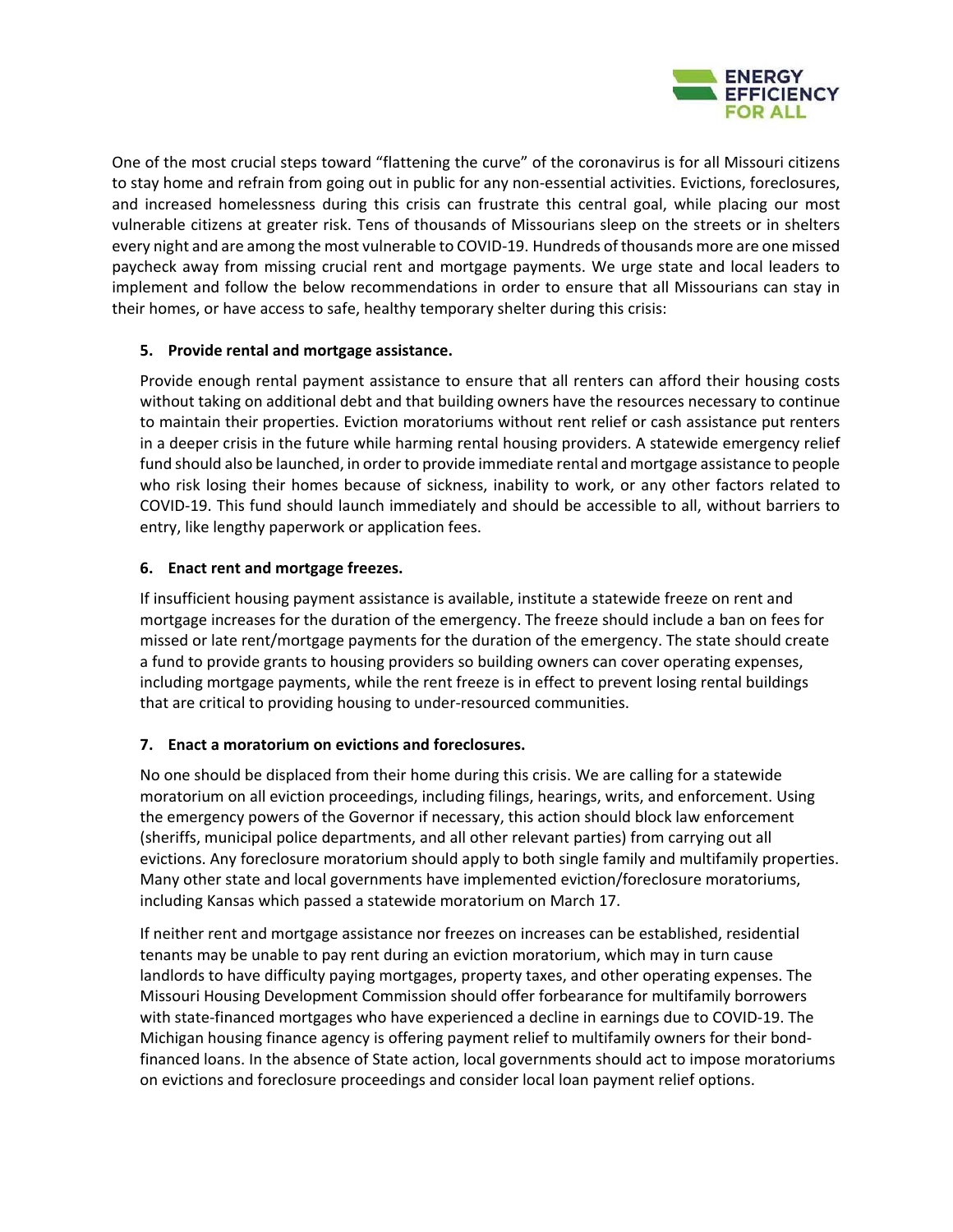

In addition, penalties should be put in place for landlords who violate eviction moratoriums. The Missouri Legislature should determine penalties for banks, corporations, and individuals in violation of this moratorium, including but not limited to fines and/or loss of license to do business.

### **8. Expand housing, sanitation, and other services for people experiencing homelessness and other vulnerable populations.**

Tens of thousands of Missourians sleep on the streets every night. Those numbers do not account for the people who are un-housed, living out of cars, on couches, in shelters, or in motels. If official guidance is to "stay home" to contain the spread of COVID‐19, Missouri must create that possibility for people experiencing homelessness. The State government must take unprecedented action to convert vacant hotel/motel rooms, dorms, schools, hospitals, and large stadiums into homes for people who need them, including people experiencing homelessness and people living in unsafe/unsanitary conditions now.

For people who will not or cannot move indoors, the State must build emergency sanitation sites near homeless encampments and major public transit hubs to mitigate the spread of COVID-19. Sites should include 24-hour restrooms and showers, laundry, free hygiene supplies, COVID-19 testing, caseworkers, and disease prevention information in multiple languages. The State must provide an infusion of resources to local providers for expanded homeless services.

Local health departments, community health clinics, shelters, frontline service providers, and affordable housing providers, especially those serving elderly and other vulnerable populations should receive funding to cover staff overtime pay and hazard pay and necessary supplies, like sanitizers, medicine, masks, etc. Funds should go to organizations on a condition of commitment to equity and non‐discrimination.

Finally, we recommend a moratorium on encampment sweeps, closures, and vehicle tows. Sweeps and other practices that criminalize homelessness pose a serious health risk, as they disrupt consistent access to services and the ability for outreach and health workers to provide continuous care.

#### **Communication Recommendation:**

#### **9. Communicate all new policies clearly, accessibly, and in multiple languages.**

Ensuring that communities are aware of the resources and policies in place to assist them during this emergency – is vital. We recommend that the state be clear and strategic in how they communicate the actions being taken. This could mean leveraging community networks already in place, such as community action agencies, to communicate actions taken, and making sure any such announcements are multi‐lingual.

**\* \* \*** 

We thank you for your time and consideration, and we appreciate your response to this unprecedented health and economic emergency. We know there are hard times ahead for Missouri and the rest of the country, but nothing is insurmountable when we care about each other and work together. As you continue to work to address this crisis, we urge you to focus heavily on those most vulnerable and